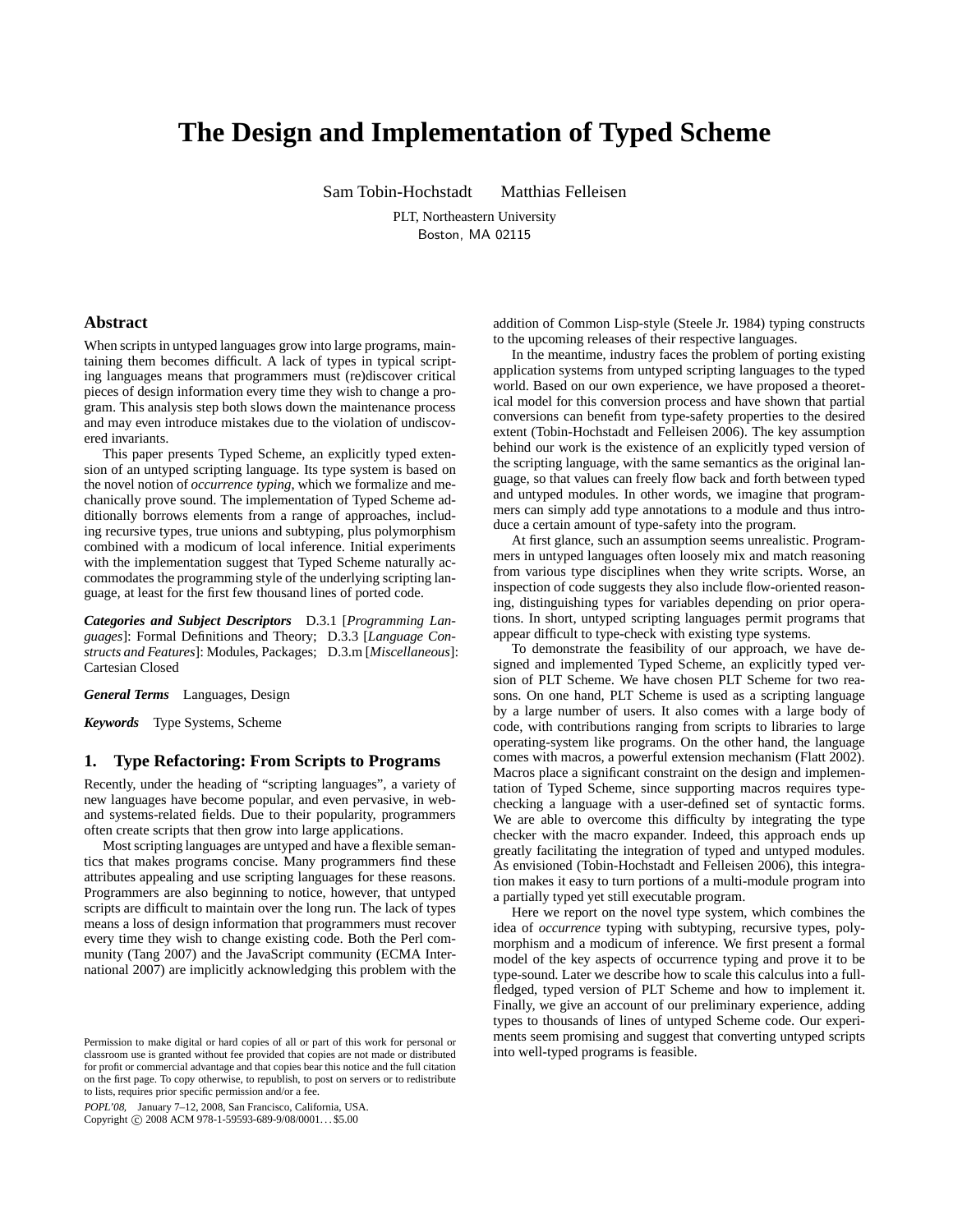# **2. Overview of Typed Scheme**

The goal of the Typed Scheme project is to develop an explicit type system that easily accommodates a conventional Scheme programming style. Ideally, programming in Typed Scheme should feel like programming in PLT Scheme, except for typed function and structure signatures plus type definitions. Few other changes should be required when going from a Scheme program to a Typed Scheme program. Furthermore, the addition of types should require a relatively small effort, compared to the original program. This requires that macros, both those used and defined in the typed program, must be supported as much as possible.

Supporting this style of programming demands a significant rethinking of type systems. Scheme programmers reason about their programs, but not with any conventional type system in mind. They superimpose on their untyped syntax whatever type (or analysis) discipline is convenient. No existing type system could cover all of these varieties of reasoning.

Consider the following function defintion: $<sup>1</sup>$ </sup>

;; data definition: a Complex is either

;; - a Number or

;; - (cons Number Number)

;; Complex → Number

(**define** (*creal x*)

(**cond** [(*number? x*) *x*] [**else** (*car x*)]))

As the informal data definition states, complex numbers are represented as either a single number, or a pair of numbers (cons).

The definition illustrates several key elements of the way that Scheme programmers reason about their programs: ad-hoc type specifications, true union types, and predicates for type testing. No datatype specification is needed to introduce a sum type on which the function operates. Instead there is just an "informal" data definition and contract (Felleisen et al. 2001), which gives a name to a set of pre-existing data, without introducing new constructors. Further, the function does not use pattern matching to dispatch on the union type. All it uses is a predicate that distinguishes the two cases: the first **cond** clause, which deals with *x* as a number and the second one, which treats it as a pair.

Here is the corresponding Typed Scheme code:<sup>2</sup>

(**define-type-alias** *Cplx* ( S **Number** (*cons* **Number Number**)))

(**define:** (*creal* [*x* **:** *Cplx*]) **: Number** (**cond** [(*number? x*) *x*] [**else** (*car x*)]))

This version explicates both aspects of our informal reasoning. The type *Cplx* is an abbreviation for the true union intended by the programmer; naturally, it is unnecessary to introduce type abbreviations like this one. Furthermore, the body of *creal* is not modified at all; Typed Scheme type-checks each branch of the conditional appropriately. In short, only minimal type annotations are required to obtain a typed version of the original code, in which the informal, unchecked comments become statically-checked design elements.

More complex reasoning about the flow of values in Scheme programs is also accomodated in our design:

(*foldl scene*+*rectangle empty-scene* (*filter rectangle? list-of-shapes*))

This code selects all the *rectangle*s from a list of shapes, and then adds them one by one to an initially-empty scene, perhaps being prepared for rendering to the screen. Even though the initial *listof-shapes* may contain shapes that are not *rectangle*s, those are removed by the *filter* function. The resulting list contains only *rectangle*s, and is an appropriate argument to *scene*+*rectangle*.

This example demonstrates a different mode of reasoning than the first; here, the Scheme programmer uses polymorphism and the argument-dependent invariants of *filter* to ensure correctness.

No changes to this code are required for it to typecheck in Typed Scheme. The type system is able to accommodate both modes of reasoning the programmer uses with polymorphic functions and occurrence typing. In contrast, a more conventional type system would require the use of an intermediate data structure, such as an option type, to ensure conformance.

# **2.1 Other Type System Features**

In order to support Scheme idioms and programming styles, Typed Scheme supports a number of type system features that have been studied previously, but rarely found in a single, full-fledged implementation. Specifically, Typed Scheme supports true union types (Pierce 1991), as seen above. It also provides first-class polymorphic functions, known as impredicative polymorphism, a feature of the Glasgow Haskell Compiler (Vytiniotis et al. 2006). In addition, Typed Scheme allows programmers to explicitly specify recursive types, as well as constructors and accessors that manage the recursive types automatically. Finally, Typed Scheme provides a rich set of base types to match those of PLT Scheme.

#### **2.2 S-expressions**

One of the primary Scheme data structures is the S-expression. We have already seen an example of this in the foregoing section, where we used pairs of numbers to represent complex numbers. Other uses of S-expressions abound in real Scheme code, including using lists as tuples, records, trees, etc. Typed Scheme handles these features by representing lists explicitly as sequences of *cons* cells. Therefore, we can give an S-expression as precise a type as desired. For example, the expression (*list* 1 2 3) is given the type (*cons* **Number** (*cons* **Number** (*cons* **Number** '()))), which is a subtype of (**Listof Number**).

Sometimes, however, Scheme programmers rely on invariants too subtle to be captured in our type system. For example, Sexpressions are often used to represent XML data, without first imposing any structure on that data. In these cases, Typed Scheme allows programmers to leave the module dealing with XML in the untyped world, communicating with the typed portions of the program just as other untyped libraries do.

#### **2.3 Other Important Scheme Features**

Scheme programmers also use numerous programming-language features that are not present in typical typed languages. Examples of these include the *apply* function, which applies a function to a heterogeneous list of arguments; the multiple value return mechanism in Scheme; the use of variable-arity and multiple-arity functions; and many others. All of these features are widely used in existing PLT Scheme programs, and supported by Typed Scheme.

#### **2.4 Macros**

Handling macros well is key for any system that claims to allow typical Scheme practice. This involves handling macros defined in libraries or by the base language as well as macros defined in modules that are converted to Typed Scheme. Further, since macros can be imported from arbitrary libraries, we cannot specify the typing rules for all macros ahead of time. Therefore, we must expand macros before typechecking. This allows us to handle the majority

<sup>&</sup>lt;sup>1</sup> Standards-conforming Scheme implementations provide a complex number datatype directly. This example serves only expository purposes.

 $2$ In this paper, we typeset Typed Scheme code in a manner that differs slightly from what programmers enter into an editor.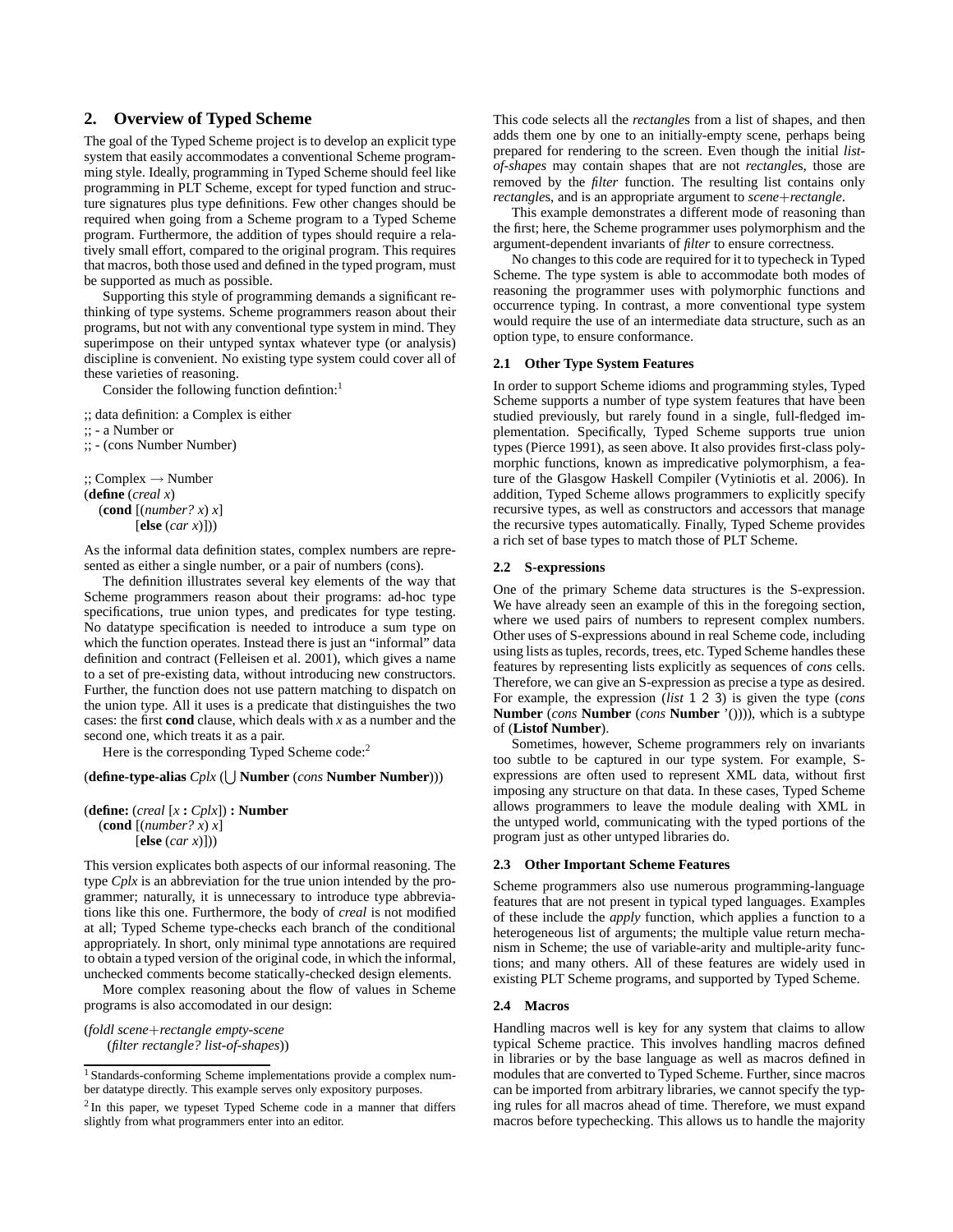|                   | $d, e, \ldots ::= x \mid (e_1 e_2) \mid (\text{if } e_1 e_2 e_3) \mid v$                                          | Expressions                 |
|-------------------|-------------------------------------------------------------------------------------------------------------------|-----------------------------|
| $\boldsymbol{v}$  | $ ::= c   b   n   \lambda x : \tau.e$                                                                             | Values                      |
| $\mathfrak{c}$    | $ ::= add1 \mid number? \mid boolean? \mid procedure? \mid not$                                                   | <b>Primitive Operations</b> |
| E                 | $ ::= \lceil \rceil \mid (E e) \mid (v E) \rceil \text{ (if } E e_2 e_3)$                                         | <b>Evaluation Contexts</b>  |
| $\phi$            | $::=\tau \mid \bullet$                                                                                            | <b>Latent Predicates</b>    |
| $\psi$            | $\overline{z} := \tau_x \mid x \mid$ true   false   •                                                             | Visible Predicate           |
| $\sigma$ , $\tau$ | $\therefore$ = $\top$   Number   true   false   $(\sigma \stackrel{\phi}{\rightarrow} \tau)$   ([] $\tau \dots$ ) | <b>Types</b>                |

| <b>Figure 1.</b> Syntax |  |
|-------------------------|--|
|-------------------------|--|

| T-VAR                        | T-NUM                                                                                                                                                                                                                                                                             | T-CONST                                                                                                                                                                                                           | <b>T-TRUE</b>                                                                                                                                                                                                                                  |      | <b>T-FALSE</b>                                                                                                                                                                                                                                                                                                   |
|------------------------------|-----------------------------------------------------------------------------------------------------------------------------------------------------------------------------------------------------------------------------------------------------------------------------------|-------------------------------------------------------------------------------------------------------------------------------------------------------------------------------------------------------------------|------------------------------------------------------------------------------------------------------------------------------------------------------------------------------------------------------------------------------------------------|------|------------------------------------------------------------------------------------------------------------------------------------------------------------------------------------------------------------------------------------------------------------------------------------------------------------------|
| $\Gamma\vdash x:\Gamma(x);x$ | $\Gamma \vdash n :$ Number: true                                                                                                                                                                                                                                                  | $\Gamma \vdash c : \delta_{\tau}(c);$ true                                                                                                                                                                        | $\Gamma \vdash$ true : Boolean; true                                                                                                                                                                                                           |      | $\Gamma \vdash$ false : Boolean; false                                                                                                                                                                                                                                                                           |
| T-ABS<br><b>T-ABSPRED</b>    | $\Gamma, x : \sigma \vdash e : \tau; \psi$<br>$\Gamma \vdash \lambda x : \sigma.e : (\sigma \stackrel{\bullet}{\rightarrow} \tau);$ true<br>$\Gamma, x : \sigma \vdash e : \tau; \sigma'_{x}$<br>$\Gamma \vdash \lambda x : \sigma.e : (\sigma \xrightarrow{\sigma'} \tau);$ true | T-APP<br>$\Gamma\vdash e_1:\tau';\psi$<br>$\Gamma\vdash e_2:\tau;\psi'$<br>$\vdash \tau \lt: : \tau_0$<br>$\vdash \tau' \lt: (\tau_0 \xrightarrow{\phi} \tau_1)$<br>$\Gamma \vdash (e_1 \ e_2) : \tau_1; \bullet$ | <b>T-APPPRED</b><br>$\Gamma \vdash e_1 : \tau'; \psi$<br>$\Gamma \vdash e_2 : \tau : x$<br>$\vdash \tau \lt: : \tau_0$<br>$\vdash \tau' \lt: (\tau_0 \stackrel{\sigma}{\rightarrow} \tau_1)$<br>$\Gamma \vdash (e_1 \ e_2) : \tau_1; \sigma_x$ | T-IF | $\Gamma \vdash e_1 : \tau_1; \psi_1$<br>$\Gamma + \psi_1 \vdash e_2 : \tau_2; \psi_2$<br>$\Gamma - \psi_1 \vdash e_3 : \tau_3; \psi_3$<br>$\vdash \tau_2 \leq \tau$ $\vdash \tau_3 \leq \tau$<br>$\psi = \text{combred}(\psi_1, \psi_2, \psi_3)$<br>$\Gamma \vdash (\textbf{if} \ e_1 \ e_2 \ e_3) : \tau; \psi$ |



combpred $(\psi', \psi, \psi) = \psi$ combpred $(\tau_x, \mathbf{true}, \sigma_x) = (\bigcup \tau \sigma)_x$ combpred(**true**,  $\psi_1, \psi_2$ ) =  $\psi_1$ combpred(**false**,  $\psi_1, \psi_2$ ) =  $\psi_2$ combpred( $\psi$ , **true**, **false**) =  $\psi$ combpred $(\psi_1, \psi_2, \psi_3) = \bullet$  $\delta_{\tau}(\text{add1}) = (\text{Number} \overset{\bullet}{\rightarrow} \text{Number})$  $\delta_{\tau}(not) = (\top \stackrel{\bullet}{\rightarrow} \textbf{Boolean})$  $\delta_{\tau}(procedure?) = (\top \overset{(\perp \stackrel{\bullet}{\to} \top)}{\to} \textbf{Boolean})$  $\delta_{\tau}(number?) = (\top^{\text{Number}} \text{Boolean})$  $\delta_{\tau}(\text{boolean?}) = (\top^{\text{Boolean}} \text{Boolean})$ 

**Figure 3.** Auxiliary Operations

of existing macros without change, i.e., those for which we can infer the types of the generated variables. Further, macros defined in typed code require no changes. Unfortunately, this approach does not scale to the largest and most complex macros, such as those defining a class system (Flatt et al. 2006), which rely on and enforce their own invariants that are not understood by the type system. Handling such macros remains future work.

# **3. A Formal Model of Typed Scheme**

Following precedent, we have distilled the novelty of our type system into a typed lambda calculus,  $\lambda_{TS}$ . While Typed Scheme incorporates many aspects of modern type systems, the calculus serves only as a model of occurrence typing, the novel aspect of the type system, true union types, and subtyping. The latter directly interact with the former; other features of the type system are mostly orthogonal to occurrence typing. This section first presents the syntax and dynamic semantics of the calculus, followed by the typing rules and a (mechanically verified) soundness result.

$$
\Gamma + \tau_x = \Gamma[x : \text{restrict}(\Gamma(x), \tau)]
$$
\n
$$
\Gamma + x = \Gamma[x : \text{remove}(\Gamma(x), \text{false})]
$$
\n
$$
\Gamma \cdot \bullet = \Gamma
$$
\n
$$
\Gamma \cdot \tau_x = \Gamma[x : \text{remove}(\Gamma(x), \tau)]
$$
\n
$$
\Gamma \cdot x = \Gamma[x : \text{false}]
$$
\n
$$
\Gamma \cdot \bullet = \Gamma
$$
\n
$$
\text{restrict}(\sigma, \tau) = \sigma \text{ when } \vdash \sigma <: \tau
$$
\n
$$
\text{restrict}(\sigma, (\bigcup \tau ...)) = (\bigcup \text{restrict}(\sigma, \tau) ...)
$$
\n
$$
\text{restrict}(\sigma, \tau) = \tau \text{ otherwise}
$$
\n
$$
\text{remove}(\sigma, \tau) = \bot \text{ when } \vdash \sigma <: \tau
$$
\n
$$
\text{remove}(\sigma, (\bigcup \tau ...)) = (\bigcup \text{remove}(\sigma, \tau) ...)
$$
\n
$$
\text{remove}(\sigma, \tau) = \sigma \text{ otherwise}
$$

**Figure 4.** Environment Operations

#### **3.1 Syntax and Operational Semantics**

Figure 1 specifies the syntax of  $\lambda_{TS}$  programs. An expression is either a value, a variable, an application or a conditional. The set of values consists of abstractions, numbers, booleans and constants. Binding occurrences of variables are explicitly annotated with types. Types are either ⊤, function types, base types, or unions of some finite collection of types. We refer to the decorations on function types as *latent predicates* and explain them, along with *visible predicates*, below in conjunction with the typing rules. For brevity, we abbreviate (∪ **true false**) as **Boolean** and (∪) as ⊥.

The operational semantics is standard: see figure 7. Following Scheme and Lisp tradition, any non-**false** value is treated as **true**.

#### **3.2 Typing Rules**

The key feature of  $\lambda_{TS}$  is its support for assigning distinct types to distinct occurrences of a variable based on control flow criteria. For example, to type the expression

 $(\lambda(x: (\bigcup \text{Number Boolean}))$ 

 $(i\mathbf{f}(\textit{number? x}) (= x 1)(\textit{not} x))$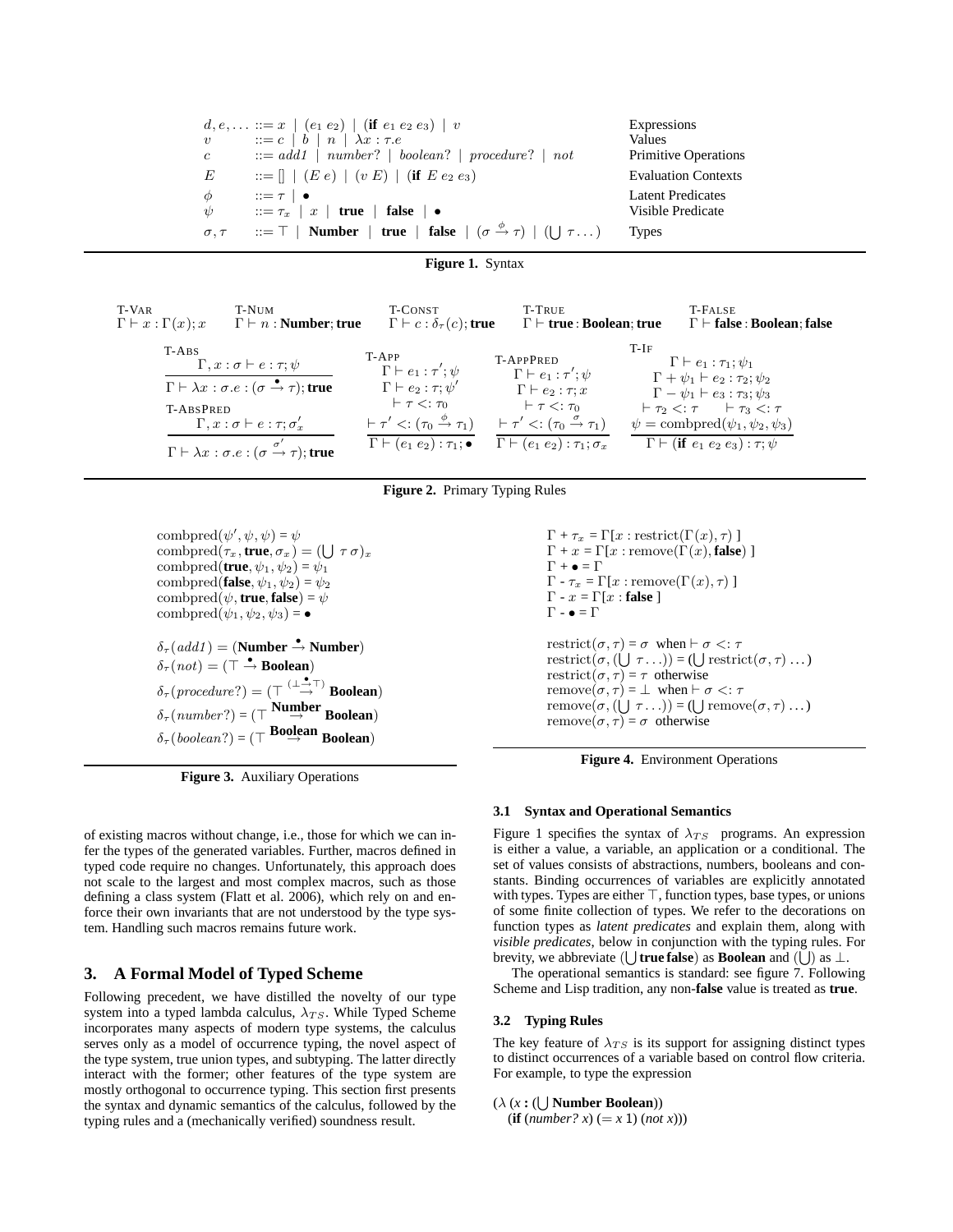the type system must use **Number** for *x* in the *then* branch of the conditional and **Boolean** in the *else* branch. If it can distinguish these occurrences and project out the proper component of the declared type ( $\bigcup$  **Number Boolean**), then the computed type of the function is confirmed as

# $((\Box)$  **Number Boolean**)  $\rightarrow$  **Boolean**).

The type system for  $\lambda_{TS}$  accomplishes this; its presentation consists of two parts. The first are those rules that the programmer must know and that are used in the implementation of Typed Scheme. The second set of rules are needed only to establish type soundness; indeed, we can prove that those rules are unnecessary outside of the proof of the main theorem.

**Visible Predicates** Judgments of  $\lambda_{TS}$  involve both types and visible predicates (see the production for  $\psi$  in figure 1). The former are standard and need little explanation. The latter are used to accumulate information about expressions that affect the flow of control and thus demand a split for different branches of a conditional. Of course, a syntactic match would help little, because programmers of scripts tend to write their own predicates and compose logical expressions with combinators. Also, programmer-defined datatypes extend the set of predicates.

**Latent Predicates** In order to accommodate programmerdefined functions that are used as predicates, the type system of  $\lambda_{TS}$  uses latent predicate (see  $\phi$  in figure 1) to annotate function types. Syntactically speaking, a latent predicate is a single type  $\phi$  atop the arrow-type constructor that identifies the function as a predicate for  $\phi$ . This latent predicate-annotation allows a uniform treatment of built-in and user-defined predicates. For example,

# $number?$ : (**Number**  $\overset{\textbf{Number}}{\rightarrow} \textbf{Boolean}$ )

says that *number*? is a discriminator for numbers.

An eta-expansion preserves this property:

$$
(\lambda (x:Number) (number? x)) : (Number \nNumber Boolean).
$$

Thus far, *higher-order* latent predicates are useful in just one case: *procedure?*. For uniformity, the syntax accommodates the general case. We intend to study an integration of latent predicates with higher-order contracts (Findler and Felleisen 2002) and expect to find additional uses.

The  $\lambda_{TS}$  calculus also accommodates logical combinations of predicates. Thus, if a program contains a test expression such as:

#### (**or** (*number? x*) (*boolean? x*))

then Typed Scheme computes the appropriate visible predicate for this union, which is  $(\bigcup \textbf{Number Boolean})_x$ . This information is propagated so that a programmer-defined function receives a corresponding latent predicate. That is, the *bool-or-number* function:

 $(\lambda(x : \text{Any}) (\text{if } (number? x) \#t (boolean? x)))$ 

# acts like a predicate of type (**Any** ∪ **Number Boolean**) **Boolean**) and is used to split types in different branches of a conditional.

**Typing Rules** Equipped with types and predicates, we turn to the typing rules. They derive judgements of the form

$$
\Gamma \vdash e : \tau; \psi.
$$

It states that in type environment Γ, expression e has type τ and visible predicate  $\bar{\psi}$ . The latter is used to change the type environment in conjunction with **if** expressions.<sup>3</sup> The type system proper comprises the ten rules in figure 2.

| $S-REFL$<br>$\vdash \tau \lt: : \tau$ -                 | $S-FUN$<br>$\vdash \sigma_1 \leq \vdots \tau_1 \qquad \vdash \tau_2 \leq \vdots \sigma_2$<br>$\phi = \phi'$ or $\phi' = \bullet$<br>$\vdash (\tau_1 \xrightarrow{\phi} \tau_2) <: (\sigma_1 \xrightarrow{\phi'} \sigma_2)$ |
|---------------------------------------------------------|----------------------------------------------------------------------------------------------------------------------------------------------------------------------------------------------------------------------------|
| <b>S-UNIONSUPER</b>                                     | <b>S-UNIONSUB</b><br>$\vdash \tau \lt: \sigma_i$ $1 \leq i \leq n$ $\vdash \tau_i \lt: \sigma$ for all $1 \leq i \leq n$                                                                                                   |
| $\vdash \tau \lt: (\bigsqcup \sigma_1 \cdots \sigma_n)$ | $\vdash (\bigcup \tau_1 \cdots \tau_n) < \vdots$                                                                                                                                                                           |



The rule T-IF is the key part of the system, and shows how *visible* predicates are treated. To accommodate Scheme style, we allow expressions with *any* type as tests. Most importantly, though, the rule uses the visible predicate of the test to modify the type environment for the verification of the types in the two conditional branches. When a variable is used as the test, we know that it cannot be **false** in the *then* branch, and must be in the *else* branch.

While many of the type-checking rules appear familiar, the presence of visible predicate distinguishes them from ordinary rules:

- T-VAR assigns a variable its type from the type environment and names the variable itself as the visible predicate.
- Boolean constants have Boolean type and a visible predicate that depends on their truth value. Since numbers are always treated as true values, they have visible predicate **true**.
- When we abstract over a predicate, the abstraction should reflect the test being performed. This is accomplished with the T-ABSPRED rule, which gives an abstraction a latent predicate if the body of the abstraction has a visible predicate referring to the abstracted variable, as in the *bool-or-number* example.

Otherwise, abstractions have their usual type; the visible predicate of their body is ignored. The visible predicate of an abstraction is **true**, since abstractions are treated that way by **if**.

- Checking the application of an expression to another expression that is not a variable proceeds as normal. The antecedents include latent predicates and visible predicates but those are ignored in the consequent.
- The T-APPPRED rule shows how the type system exploits latent predicates. The application of a function with latent predicate to a variable turns the latent predicate into a visible predicate on the variable  $(\sigma_x)$ . The proper interpretation of this visible predicate is that the application produces **true** if and only if  $x$ has a value of type  $\sigma$ .

Figure 3 defines a number of auxiliary typing operations. The mapping from constants to types is standard. The ternary COMBPRED metafunction combines the effects of the test, then and else branches of an **if** expression. The most interesting case is the second, which handles expressions such as this:

#### $(i\mathbf{f}(\textit{number? x}) \# t(\textit{boolean? x}))$

This is (roughly) the expansion of an **or** expression. The combined effect is  $(\bigcup$  **Number Boolean**)<sub>x</sub>, as expected.

The environment operations, specified in figure 4, combine a visible predicate with a type environment, updating the type of the appropriate variable. Here, restrict( $\sigma$ ,  $\tau$ ) is  $\sigma$  restricted to be a subtype of  $\tau$ , and remove $(\sigma, \tau)$  is  $\sigma$  without the portions that are subtypes of  $\tau$ . The only non-trivial cases are for union types.

For the motivating example from the beginning of this section,

#### $(\lambda(x: (\bigcup \text{Number Boolean}))$

 $(i\mathbf{f}(\textit{number? x}) (= x 1)(\textit{not} x))$ 

<sup>3</sup> Other control flow constructs in Scheme are almost always macros that expand into **if**.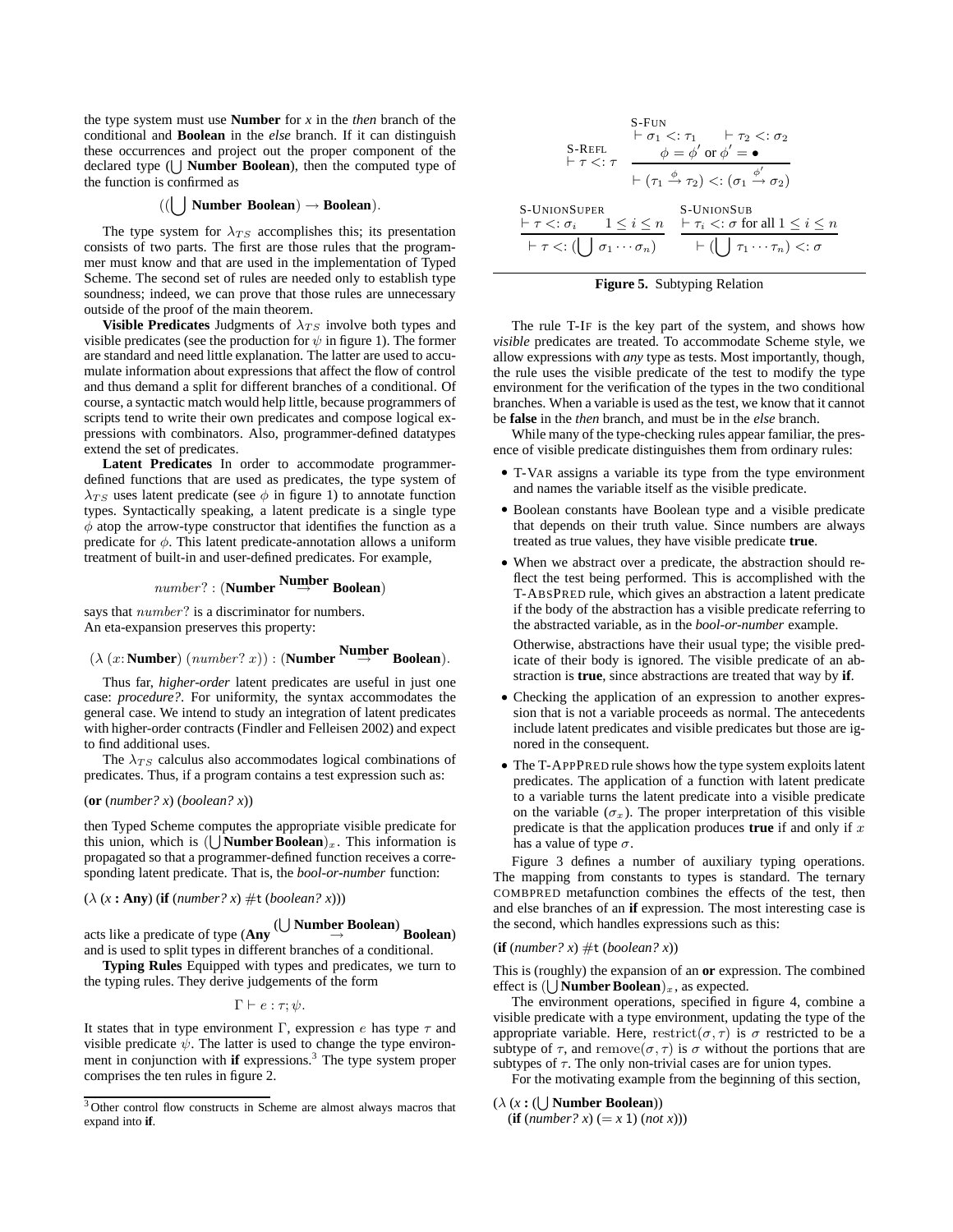| T-APPPREDTRUE                                                                                                | <b>T-APPPREDFALSE</b><br>$\Gamma \vdash e_1 : \tau'; \psi \qquad \Gamma \vdash v : \tau; \psi'$         |                                     |                                     |
|--------------------------------------------------------------------------------------------------------------|---------------------------------------------------------------------------------------------------------|-------------------------------------|-------------------------------------|
| $\Gamma \vdash e_1 : \tau'; \psi \qquad \Gamma \vdash e_2 : \tau; \psi'$                                     | $\vdash \tau \lt: \tau_0$ $\vdash \tau \not\leq \tau$ v closed                                          | <b>SE-REFL</b>                      | <b>SE-NONE</b>                      |
| $\vdash \tau \lt: \tau_0$ $\vdash \tau \lt: \sigma$ $\vdash \tau' \lt: (\tau_0 \xrightarrow{\sigma} \tau_1)$ | $\vdash \tau' \lt: (\tau_0 \stackrel{\sigma}{\rightarrow} \tau_1)$                                      | $\vdash \psi \leq : \varphi$        | $\vdash \psi \leq_{:?} \bullet$     |
| $\Gamma \vdash (e_1 \ e_2) : \tau_1;$ true                                                                   | $\Gamma \vdash (e_1 v) : \tau_1;$ false                                                                 |                                     |                                     |
| T-IFTRUE                                                                                                     | T-IFFALSE                                                                                               | <b>SE-TRUE</b><br>$\psi \neq$ false | <b>SE-FALSE</b><br>$\psi \neq$ true |
| $\Gamma \vdash e_1 : \tau_1;$ true $\Gamma \vdash e_2 : \tau_2; \psi_2$<br>$\vdash \tau_2 \lt: : \tau$       | $\Gamma \vdash e_1 : \tau_1;$ false $\Gamma \vdash e_3 : \tau_3; \psi_3$<br>$\vdash \tau_3 \lt: : \tau$ | $\vdash$ true $\lt$ :? $\psi$       | $\vdash$ false $\lt$ :? $\psi$      |
| $\Gamma \vdash (\textbf{if} \ e_1 \ e_2 \ e_3) : \tau; \bullet$                                              | $\Gamma \vdash (\textbf{if} \ e_1 \ e_2 \ e_3) : \tau; \bullet)$                                        |                                     |                                     |

**Figure 6.** Auxiliary Typing Rules

| E-DELTA<br>$\delta(c,v) = v'$<br>$(c\ v) \hookrightarrow v'$ | E-BETA<br>$(\lambda x : \tau \cdot e \ v) \hookrightarrow e[x/v]$          | $\delta(\text{add1}, n) = n + 1$<br>$\delta (not, \textbf{false}) = \textbf{true}$<br>$\delta (not, v)$ = false $v \neq$ false                                                                                                                                |  |  |
|--------------------------------------------------------------|----------------------------------------------------------------------------|---------------------------------------------------------------------------------------------------------------------------------------------------------------------------------------------------------------------------------------------------------------|--|--|
| E-IFFALSE<br>(if false $e_2 e_3$ ) $\hookrightarrow e_3$     | E-IFTRUE<br>$v \neq$ false<br>$(\text{if } v e_2 e_3) \hookrightarrow e_2$ | $\delta(number?, n) = \text{true}$<br>$\delta(number?, v) = \textbf{false}$<br>$\delta(boolean?, b) = \text{true}$<br>$\delta (boolean?, v) = false$<br>$\delta$ (procedure?, $\lambda x : \tau.e$ ) = true<br>$\delta(\mathit{procedure}?, c) = \text{true}$ |  |  |
| $L \hookrightarrow R$<br>$E[L] \rightarrow E[R]$             |                                                                            | $\delta(\text{procedure}?, v) = \text{false}$ otherwise                                                                                                                                                                                                       |  |  |



we can now see that the test of the **if** expression has type **Boolean** and visible predicate **Number**<sub>x</sub>. Thus, the *then* branch is typechecked in an environment where x has type **Number**; in the *else* branch x is assigned **Boolean**.

*Subtyping* The definition of subtyping is given in figure 5. The rules are for the most part standard. The rules for union types are adapted from Pierce's (Pierce 1991). One important consequence of these rules is that  $\perp$  is below all other types. This type is useful for typing functions that do not return to their continuation, as well as for defining a supertype of all function types.

We do not include a transitivity rule for the subtyping relation, but instead prove that the subtyping relation as given is transitive. This choice simplifies the proof in a few key places.

The rules for subtyping allow function types with latent predicates, to be used in a context that expects a function that is not a predicate. This is especially important for *procedure?*, which handles functions regardless of latent predicate.

#### **3.3 Proof-Theoretic Typing Rules**

The typing rules in figure 2 do not suffice for the soundness proof. To see why, consider the function from above, applied to the argument #f. By the E-BETA rule, this reduces to

 $(i\mathbf{f}(\mathit{number?}\#f))$  $(=\#f 1)$  $(not #f)$ 

Unfortunately, this program is not well-typed according the primary typing rules, since  $=$  requires numeric arguments. Of course, this program reduces in just a few steps to  $\#t$ , which is an appropriate value for the original type. To prove type soundness in the style of Wright and Felleisen (Wright and Felleisen 1994), however, every intermediate term must be typeable. So our types system must know to ignore the *then* branch of our reduced term.

To this end, we extend the type system with the rules in figure 6. This extension assigns the desired type to our reduced expression, because (*number?* #f) has visible predicate **false**. Put differently, we can disregard the *then* branch, using rule T-IFFALSE. 4

In order to properly state the subject reduction lemma, we need to relate the visible predicates of terms in a reduction sequence. Therefore, we define a sub-predicate relation, written  $\vdash \psi \leq_{\vdots} \psi'$ , for this purpose. The relation is defined in figure 5. This relation is not used in the subtyping or typing rules, and is only necessary for the soundness proof.

We can now prove the traditional lemmas.

 $\mathbf{I}$ 

**Lemma 1** (Preservation). *If*  $\Gamma \vdash e : \tau; \psi$ , *e is closed, and*  $e \rightarrow e'$ , *then*  $\Gamma \vdash e': \tau'; \psi'$  *where*  $\vdash \tau' \lt: \tau$  *and*  $\vdash \psi' \lt: \vdots$  *γ*.

**Lemma 2** (Progress). *If*  $\Gamma \vdash e : \tau$ ;  $\psi$  *and e is closed, then either e is a value or*  $e \rightarrow e'$  *for some e'.* 

From these, soundness for the extended type system follows.

Programs with untypable subexpressions, however, are not useful in real programs. We only needed to consider them, as well as our additional rules, for our proof of soundness. Fortunately, we can also show that the additional, proof-theoretic, rules are needed only for the type soundness proof, not the result. Therefore, we obtain the desired type soundness result.

**Theorem 1** (Soundness). *If*  $\Gamma \vdash e : \tau; \psi$ , with e *closed, using only the rules in figure 2, and* τ *is a base type, one of the following holds*

```
1. e reduces forever, or
```
2. 
$$
e \rightarrow^* v
$$
 where  $\vdash v : \sigma; \psi'$  and  $\vdash \sigma <: \tau$  and  $\vdash \psi' <: \neg \psi$ .

#### **3.4 Mechanized Support**

We employed two mechanical systems for the exploration of the model and the proof of the soundness theorem: Isabelle/HOL (Nipkow et al. 2002) and PLT Redex (Matthews et al. 2004). Indeed,

<sup>4</sup> The rules in figure 6 are similar to rules used for the same purpose in systems with a typecase construct, such as Crary et al. (1998).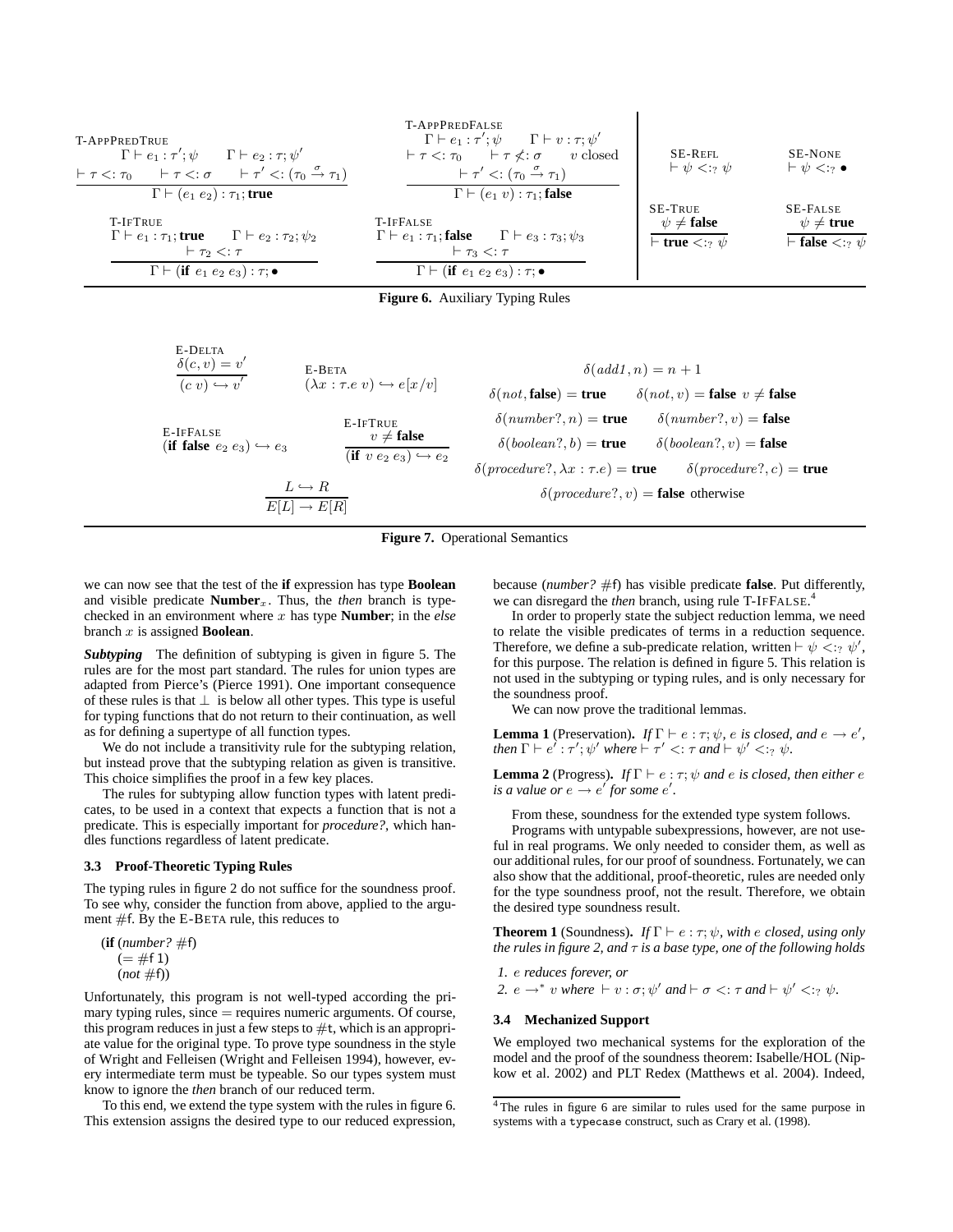we freely moved back and forth between the two, and without doing so, we would not have been able to formalize the type system and verify its soundness in an adequate and timely manner.

For the proof of type soundness, we used Isabelle/HOL together with the nominal-isabelle package (Urban and Tasson 2005). Expressing a type system in Isabelle/HOL is almost as easy as writing down the typing rules of figures 2 and 6 (our formalization runs to 5000 lines). To represent the reduction semantics (from figure 7) we turn evaluation contexts into functions from expressions to expressions, which makes it relatively straightforward to state and prove lemmas about the connection between the type system and the semantics. Unfortunately, this design choice prevents us from evaluating sample programs in Isabelle/HOL, which is especially important when a proof attempt fails.

Since we experienced such failures, we also used the PLT Redex system (Matthews et al. 2004) to explore the semantics and the type system of Typed Scheme. PLT Redex "programmers" can write down a reduction semantics as easily as Isabelle/HOL programmers can write down typing rules. That is, each line in figures 1 and 7 corresponds to one line in a Redex model. Our entire Redex model, with examples, is less than 500 lines. Redex comes with visualization tools for exploring the reduction of individual programs in the object language. In support of subject reduction proofs, language designers can request the execution of a predicate for each "node" in the reduction sequences (or graphs). Nodes and transitions that violate a subject reduction property are painted in distinct colors, facilitating example-based exploration of type soundness proofs.

Every time we were stuck in our Isabelle/HOL proof, we would turn to Redex to develop more intuition about the type system and semantics. We would then change the type system of the Redex model until the violations of subject reduction disappeared. At that point, we would translate the changes in the Redex model into changes in our Isabelle/HOL model and restart our proof attempt. Switching back and forth in this manner helped us improve the primary typing rules and determine the shape of the auxiliary typing rules in figure 6. Once we had those, pushing the proof through Isabelle/HOL was a labor-intensive mechanization of the standard proof technique for type soundness.<sup>5</sup>

# **4.** From  $\lambda_{TS}$  To Typed Scheme

In this day and age, it is easy to design a type system and it is reasonably straightforward to validate some theoretical property. The true proof of a type system is a pragmatic evaluation, however. To this end, it is imperative to integrate the novel ideas with an existing programming language. Otherwise it is difficult to demonstrate that the type system accommodates the kind of programming style that people find natural and that it serves its intended purpose.

To evaluate occurrence typing rigorously, we have implemented Typed Scheme. Naturally, occurrence typing in the spirit of  $\lambda_{TS}$ makes up the core of this language, but we have also supplemented it with a number of important ingredients, both at the level of types and at the level of large-structure programming.

#### **4.1 Type System Extensions**

As argued in the introduction, Scheme programmers borrow a number of ideas from type systems to reason about their programs. Chief among them is parametric polymorphism. Typed Scheme therefore allows programmers to define and use explicitly polymorphic functions. For example, the *map* function is defined as follows:

(**define:** (*a b*) (*map* [*f* **:** (*a* → *b*)] [*l* **:** (**Listof** *a*)]) **:** (**Listof** *B*) (**if** (*null? l*) *l* (*cons* (*f* (*car l*)) (*map f* (*cdr l*)))))

The definition explicitly quantifies over type variables *a* and *b* and then uses these variables in the type signature. The body of the definition, however, is identical to the one for untyped *map*; in particular, no type application is required for the recursive call to *map*. Instead, the type system infers appropriate instantiations for *a* and *b* for the recursive call.

In addition to parametric polymorphism, Scheme programmers also exploit recursive subtypes of S-expressions to encode a wide range of information as data. To support arbitrary regular types over S-expressions as well as more conventional structures, Typed Scheme provides explicit recursive types though the programmer need not manually fold and unfold instances of these types.

For example, here is the type of a binary tree over *cons* cells:

 $(\text{define-type-alias } STree \ (\mu \ t \ (\bigcup \text{Number } (cons \ t \ t))))$ 

A function for summing the leaves of such a tree is straightforward:

(**define:** (*sum-tree* [*s* **:** *STree*]) **: Number** (**cond** [(*number? s*) *s*] [**else** (+ (*sum-tree* (*car s*)) (*sum-tree* (*cdr s*)))]))

In this function, occurrence typing allows us to discriminate between the different branches of the union, and the (un)folding of the recursive (tree) type happens automatically.

Finally, Typed Scheme supports a rich set of base types, including vectors, boxes, parameters, ports, and many others. It also provides type aliasing, which greatly facilitates type readability.

#### **4.2 Type Inference**

In order to further relieve the annotation burden on programmers, Typed Scheme provides two simple forms what has been called "local" type inference (Pierce and Turner 2000).<sup>6</sup> First, local nonrecursive bindings do not require annotation. For example, the following fragment typechecks without annotations on the local bindings:

(**define:** (*m* [*z* **: Number**]) **: Number**

(**let**∗ ([*x z*] [*y* (∗ *x x*)]) (− *y* 1)))

since by examining the right-hand sides of the **let**∗, the typechecker can determine that both *x* and *y* should have type **Number**. Note that the inference mechanism does not take into account the uses of these variables, only their initializing expressions.

The use of internal definitions can complicate this inference process. For example, the above code could be written as follows:

(**define:** (*m* [*z* **: Number**]) **: Number**

(**define** *x* 3) (**define** *y* (∗ *x x*)) (− *y* 1))

This fragment is macro-expanded into a **letrec**; however, recursive binding is not required for typechecking this code. Therefore, the typechecker analyzes the **letrec** expression and determines if any of the bindings can be treated non-recursively. If so, the above inference method is applied.

The second form of inference allows the type arguments to polymorphic functions to be omitted. For example, the following use of *map* does not require explicit annotation.

(*map* (*lambda:* ([*x* **: Number**]) (+ *x* 1)) '(1 2 3))

To accommodate this form of inference, the typechecker first determines the type of the argument expressions, in this case

<sup>5</sup> The mechanised calculus does not currently handle **or**.

<sup>6</sup> This modicum of inference is similar to that in recent releases of Java (Gosling et al. 2005).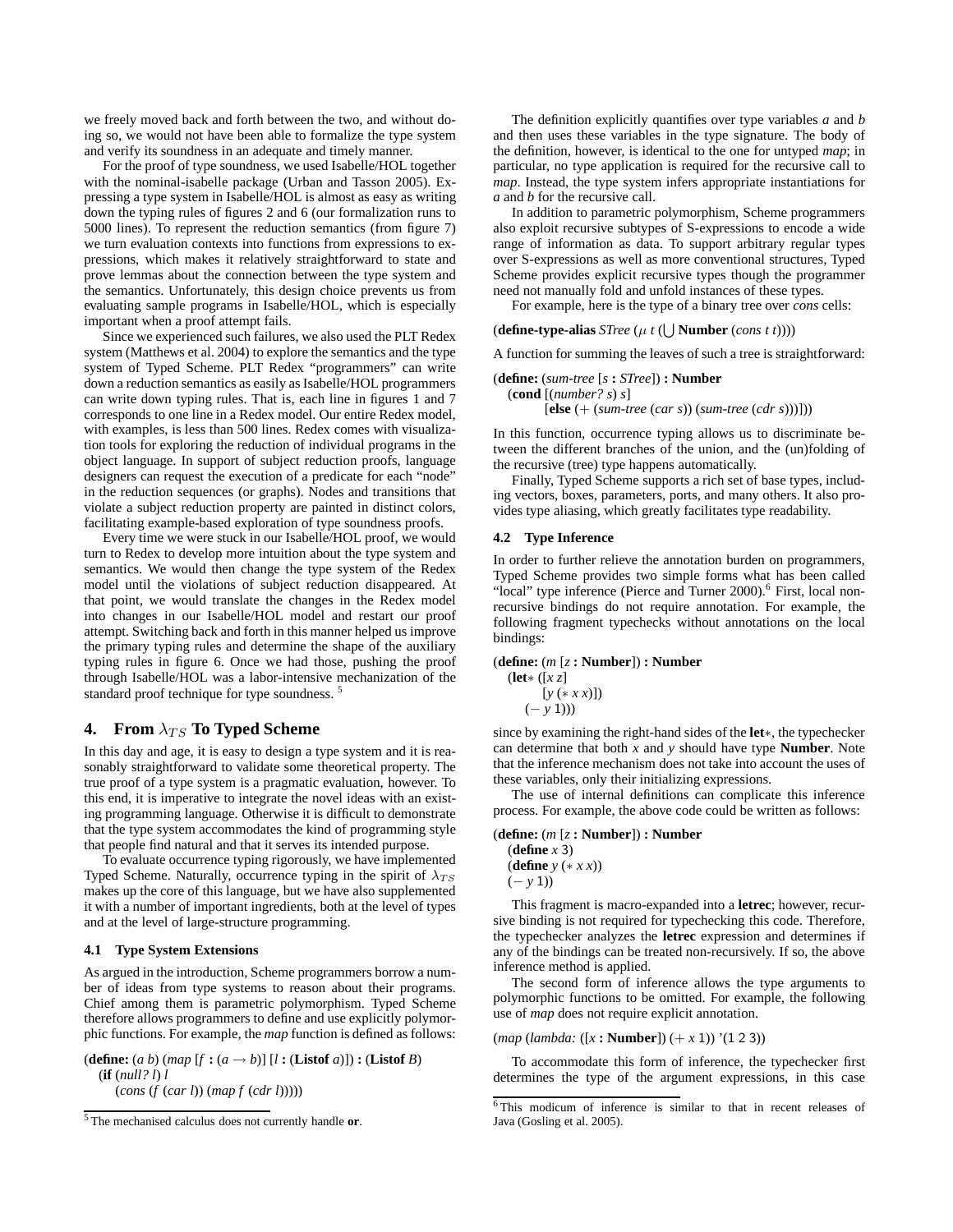(**Number**  $\rightarrow$  **Number**) and (**Listof Number**), as well as the operator, here (All (*a b*) ((*a*  $\rightarrow$  *b*) (Listof *a*)  $\rightarrow$  (Listof *b*))). Then it matches the argument types against the body of the operator type, generating a substitution. Finally, the substitution is applied to the function result type to determine the type of the entire expression.

For cases such as the above, this is quite straightforward. When subtyping is involved, however, the process is complex. Consider this, seemingly similar, example.

#### (*map* (*lambda:* ([*x* **: Any**]) *x*) '(1 2 3))

Again, the second operand has type (**Listof Number**), suggesting that *map*'s type variable *b* should substituted with **Number**, the first operand has type ( $\textbf{Any} \rightarrow \textbf{Any}$ ), suggesting that both *a* and *b* should be **Any**. The solution is to find a common supertype of **Number** and **Any**, and use that to substitute for *a*.

Unfortunately, this process does not always succeed. Therefore, the programmer must sometimes annotate the arguments or the function to enable the typechecker to find the correct substitution. For example, this annotation instantiates *foldl* at **Number** and **Any**:

#### #{*foldl* **@ Number Any**}

In practice, we have rarely needed these annotations.

#### **4.3 Adapting Scheme Features**

Scheme in general, and PLT Scheme in particular, comes with numerous constructs that need explicit support from the type system:

• The most important one is the *structure* system. A **definestruct** definition is *the* fundamental method for constructing new varieties of data in PLT Scheme. This form of definitions introduces constructors, predicates, field selectors, and field mutators. Typed Scheme includes a matching **define-typedstruct** form. Thus the untyped definition

#### (**define-struct** *A* (*x y*))

which defines a structure *A*, with fields *x* and *y*, becomes the following in Typed Scheme:

#### (**define-typed-struct** *A* ([*x* **: Number**] [*y* **: String**]))

Unsurprisingly, all fields have type annotations.

The **define-typed-struct** form, like **define-struct**, introduces the predicate *A?*. Scheme programmers use this predicate to discriminate instances of *A* from other values, and the occurrence typing system must therefore be aware of it. The **define-typedstruct** definition facility can also automatically introduce recursive types, similar to those introduced via ML's datatype construct.

The PLT Scheme system also allows programmers to define structures as extensions of an existing structure, similar to extensions of classes in object-oriented languages. An extended structure inherits all the fields of its parent strucuture. Furthermore, its parent predicate cannot discriminate instances of the parent structure from instances of the child structure. Hence, it is imperative to integrate structures with the type system at a fundamental level.

• Variable-arity functions also demand special attention from the type perspective. PLT Scheme supports two forms of variablearity functions: rest parameters, which bundle up extra arguments into a list; and **case-lambda** (Dybvig and Hieb 1990), which is roughly speaking numeric and dynamic overloading. Fortunately, these constructs do not present new challenges to type system designers. A careful adaptation of the solutions employed for mainstream languages such as Java and C# suffices.

- Dually, Scheme supports multiple-value returns, meaning a procedure may return multiple values simultaneously without first bundling them up in a tuple (or other compound values). Multiple values require special treatment in the type checker because the construct for returning multiple values is a primitive function (**values**), which can be used in higher-order contexts.
- Finally, Scheme programmers use the *apply* function, especially in conjunction with variable-arity functions. The *apply* function consumes a function, a number of values, plus a list of additional values; it then applies the function to all these values.

Because of its use in conjunction with variable-arity functions, we type-check the application of *apply* specially and allow its use with variable argument functions of the appropriate type.

For example, the common Scheme idiom of *apply*ing the func- $\text{tion} + \text{to}$  a list of numbers to sum them works in Typed Scheme: (*apply* + (*list* 1 2 3 4)).

#### **4.4 Special Scheme Functions**

A number of Scheme functions, either because of their special semantics or their particular roles in the reasoning process of Scheme programmers, are assigned types that demand some explanation. Here we cover just two interesting examples: *filter* and *call/cc*.

An important Scheme function, as we saw in section 2, is *filter*. When *filter* is used, the programmer knows that every element of the resulting list answers **true** to the supplied predicate. The type system should have this knowledge as well, and in Typed Scheme it does:

# *filter* **:** (All (*a b*) ((*a*  $\stackrel{b}{\rightarrow}$  **Boolean**) (**Listof** *a*)  $\rightarrow$  (**Listof** *b*))

Here we write  $(a \stackrel{b}{\rightarrow} \textbf{Boolean})$  for the type of functions from *a* to **Boolean** that are predicates for type *b*. Note how its latent predicate becomes the type of the resulting elements. In the conventional type world, this effect can only be achieved with dependent types.

For an example, consider the following expression:

#### (**define:** *the-numbers* (**Listof Number**)

(**let** ([*lst* (*list* 'a 1 'b 2 'c 3)])

(*map add1* (*filter number? lst*))))

Here *the-numbers* has type (**Listof Number**) even though it is the result of filtering numbers from a list that contains both symbols and numbers. Using Typed Scheme's type for *filter*, type-checking this expression is now straightforward. The example again demonstrates type inference for local non-recursive bindings.

The type of *call/cc* must reflect the fact that invoking a continuation aborts the local computation in progress:

#### *call/cc* **:** (**All** (*a*) ((( $a \rightarrow \bot$ )  $\rightarrow$  *a*)  $\rightarrow$  *a*))

where  $\perp$  is the empty type, expressing the fact that the function cannot produce values. This type has the same logical interpretation as Peirce's law, the conventional type for *call/cc* (Griffin 1990) but works better with our type inference system.

#### **4.5 Programming in the Large**

PLT Scheme has a first-order module system (Flatt 2002) that allows us to support multi-module typed programs with no extra effort. In untyped PLT Scheme programs, a module consists of definitions and expressions, along with declarations of dependencies on other modules, and of export specifications for identifiers. In Typed Scheme, the same module system is available, without changes. Both defined values and types can be imported or provided from other Typed Scheme modules, with no syntactic overhead. No declaration of the types of provided identifiers is required. In the example in figure 8, the type *LoN* and the function *sum* are provided by module *m1* and can therefore be used in module *m2*.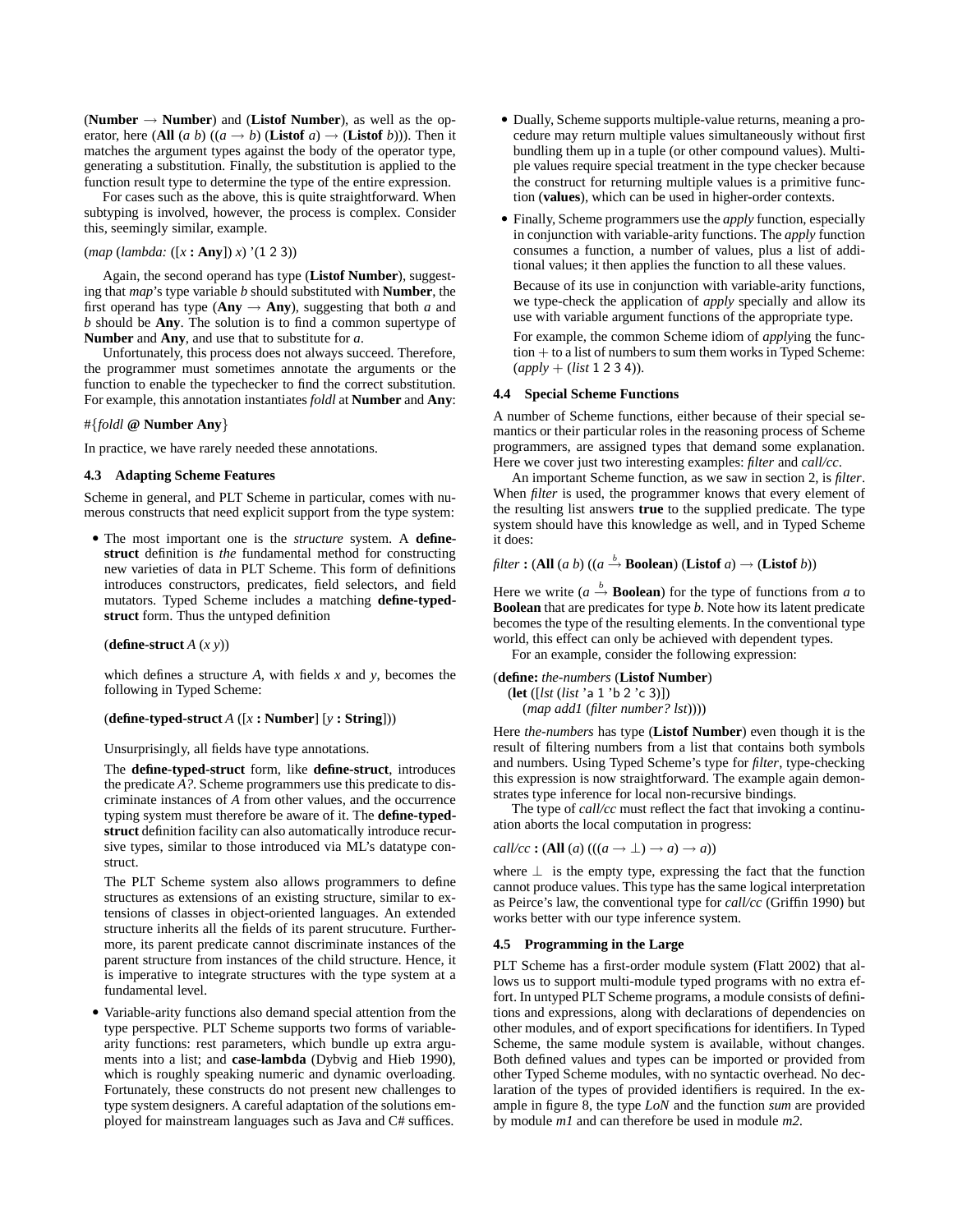```
(module m1 typed-scheme
(provide LoN sum)
(define-type-alias LoN (Listof Number))
(define: (sum [l : LoN]) : Number
  (i\mathbf{f}(null? \ l) \ 0 \ (+ \ (car \ l) \ (sum \ (cdr \ l))))))
```
(**module** *m2 typed-scheme* (*require m1*) (**define:** *l* **:** *LoN* (*list* 1 2 3 4 5)) (*display* (*sum l*)))

**Figure 8.** A Multi-Module Typed Scheme Program

Additionally, a Typed Scheme module, like a PLT Scheme module, may contain and export macro definitions that refer to identifiers or types defined in the typed module.

#### **4.6 Interoperating with Untyped Code**

**Importing from the Untyped World** When a typed module must import functions from an untyped module—say PLT Scheme's extensive standard library—Typed Scheme requires dynamic checks at the module boundary. Those checks are the means to enforce type soundness (Tobin-Hochstadt and Felleisen 2006). In order to determine the correct checks and in keeping with our decision that only binding positions in typed modules come with type annotations, we have designed a typed import facility. For example,

#### (**require/typed** *mzscheme add1* (**Number** → **Number**))

imports the *add1* function from the *mzscheme* library, with the given type. The **require/typed** facility expands into contracts, which are enforced as values cross module boundaries (Findler and Felleisen 2002).

An additional complication arises when an untyped module provides an opaque data structure, i.e., when a module exports constructors and operators on data without exporting the structure definition. In these cases, we do not wish to expose the structure merely for the purposes of type checking. Still, we must have a way to dynamically check this type at the boundary between the typed and the untyped code and to check the typed module.

In support of such situations, Typed Scheme includes support for opaque types, in which only the predicate for testing membership is specified. This predicate can be trivially turned into a contract, but no operations on the type are allowed, other than those imported with the appropriate type from the untyped portion of the program. Of course, the predicate is naturally integrated into the occurrence type system, allowing modules to discriminate precisely the elements of the opaque type.

Here is a sample usage of the special form for importing a predicate and thus defining an opaque type:

#### (**require/opaque-type** (**lib** "xml.ss" "xml") *Doc document?*)

It imports the *document?* function from the (**lib** "xml.ss" "xml") library and uses it to define the *Doc* type. The rest of the module can now import functions with **require/typed** that refer to *Doc*.

**Exporting to the Untyped World** When a typed module is required by untyped code, other considerations come into play. Again, the typed code must be protected (Tobin-Hochstadt and Felleisen 2006), but we already know the necessary types. Therefore, in untyped contexts, typed exports are automatically guarded by contracts, without additional effort or annotation by the programmer. Unfortunately, because macros allow unchecked access to the internals of a module, macros defined in a typed module cannot currently be imported into an untyped context.

# **5. Implementation**

We have implemented Typed Scheme as a language for the DrScheme programming environment (Findler et al. 2002). It is available from the PLaneT software repository (Matthews 2006).

Since Typed Scheme is intended for use by programmers developing real applications, a toy implementation was not an option. Fortunately, we were able to implement all of Typed Scheme as a layer on top of PLT Scheme, giving us a full-featured language and standard library. In order to integrate with PLT Scheme, all of Typed Scheme is implemented using the PLT Scheme macro system (Culpepper et al. 2007). When the macro expander finishes sucessfully, the program has been typechecked, and all traces of Typed Scheme have been compiled away, leaving only executable PLT Scheme code remaining. The module can then be run just as any other Scheme program, or linked with existing modules.

#### **5.1 Changing the Language**

Our chosen implementation strategy requires an integration of the type checking and macro expansion processes.

The PLT Scheme macro system allows language designers to control the macro expansion process from the top-most AST node. Every PLT Scheme module takes the following form:

#### (**module** *m language*

. . . )

where *language* can specify any library. The library is then used to provide all of the core Scheme forms. For our purposes, the key form is **#%module-begin**, which is wrapped around the entire contents of the module, and expanded before any other expansion or evaluation occurs. Redefining this form gives us complete control over the expansion of a Typed Scheme program. At this point, we can type-check the program and signal an error at macro-expansion time if it is ill-typed.

#### **5.2 Handling Macros**

One consequence of PLT Scheme's powerful macro system is that a large number of constructs that might be part of the core language are instead implemented as macros. This includes pattern matching (Wright and Duba 1995), class systems (Flatt et al. 2006) and component systems (Flatt and Felleisen 1998), as well as numerous varieties of conditionals and even boolean operations such as **and**. Faced with this bewildering array of syntactic forms, we could not hope to add each one to our type system, especially since new ones can be added by programmers in libraries or application code. Further, we cannot abandon macros—they are used in virtually every PLT Scheme program, and we do not want to require such changes. Instead, we transform them into simpler code.

In support of such situations, the PLT Scheme macro system provides the *local-expand* primitive, which expands a form in the current syntactic environment. This allows us to fully expand the original program in our macro implementation of Typed Scheme, prior to type checking. We are then left with only the MzScheme core forms, of which there are approximately a dozen.

#### **5.3 Cross-Module Typing**

In PLT Scheme programs are divided up into first-order modules. Each module explicitly specifies the other modules it imports, and the bindings it exports. In order for Typed Scheme to work with actual PLT Scheme programs, it must be possible for programmers to split up their Typed Scheme programs into multiple modules.

Our type-checking strategy requires that all type-checking take place during the expansion of a particular module. Therefore, the

<sup>7</sup> The implementation consists of approximately 6000 lines of code and 2800 lines of tests.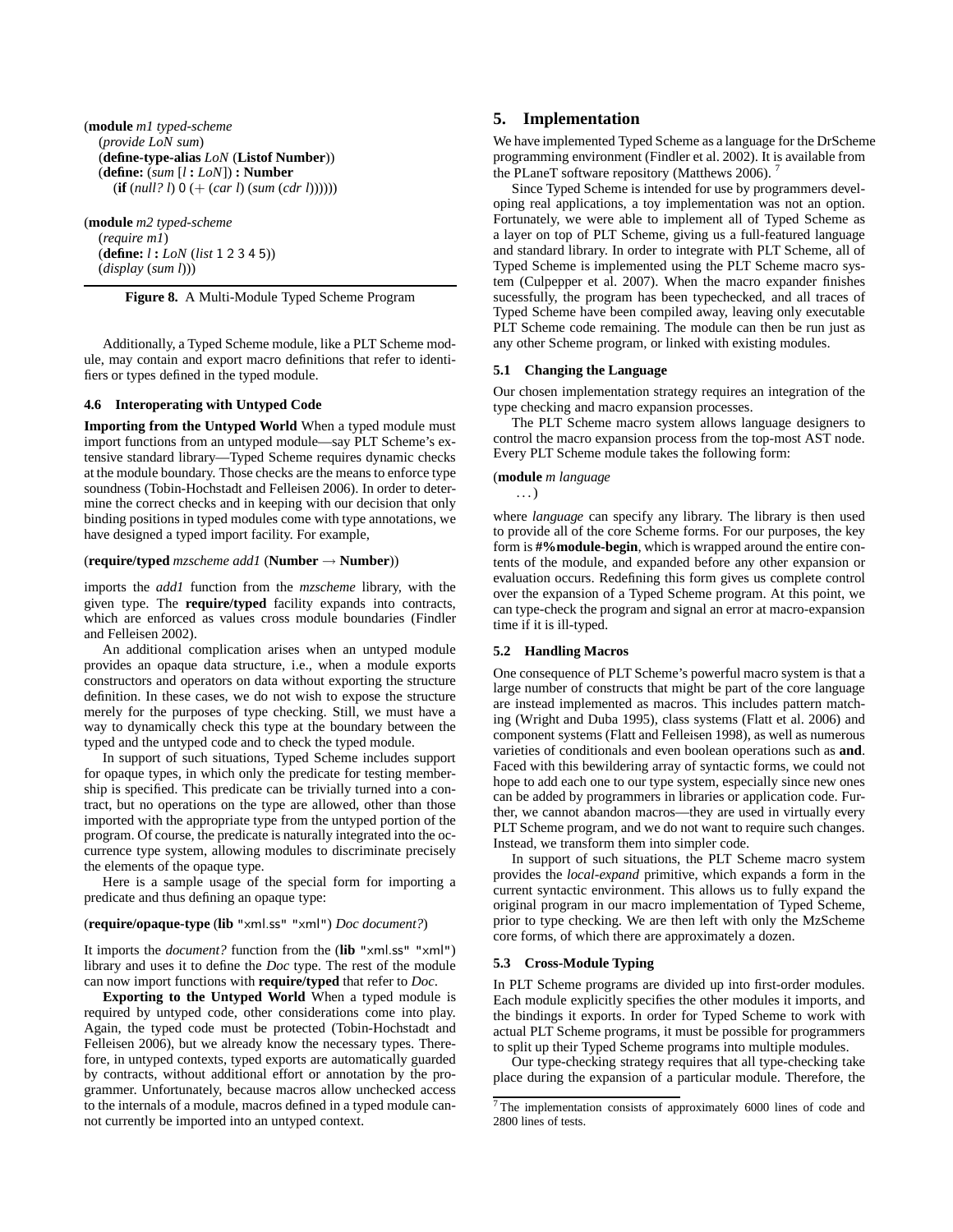type environment constructed during the typechecking of one module disappears before any other module is considered.

Instead, we turn the type environments into persistent code using Flatt's reification strategy (Flatt 2002). After typechecking each module, the type environment is reified in the code of the module as instructions for recreating that type environment when that module is expanded. Since every dependency of a module is visited during the expansion of that module, the appropriate type environment is recreated for each module that is typechecked. This implementation technique has the significant benefit that it provides separate compilation and typechecking of modules for free.

Further, our type environments are keyed by MzScheme identifiers, which maintain information on which module they were defined in. Therefore, no special effort is required to use one typed module from another and standard DrScheme (Findler et al. 2002) tools for presenting binding structure work properly.

#### **5.4 Limitations**

Our implementation has two significant limitations at present. First, we are unable to dynamically enforce polymorphic types using the PLT contract system. Therefore, programmers cannot require polymorphically-typed functions from untyped libraries as such (only in instantiated form). We plan to address this difficulty by providing a comprehensive standard library of typed functions, based upon the PLT Scheme standard library.

The second major limitation is that we cannot typecheck code that uses the most complex PLT Scheme macros, such as the *unit* and *class* systems. These macros radically alter the binding structure of the program. In order to typecheck them, our system would need to be extended to either infer this type structure from the results of macro expansion, or to understand units and classes natively. Since these macros are widely used by PLT Scheme programmers, we plan to investigate both possibilities.

### **6. Practical Experience**

To determine whether Typed Scheme is practical and whether converting PLT Scheme programs is feasible, we conducted a series of experiments in porting existing Scheme programs of varying complexity to Typed Scheme.

**Educational Code** For smaller programs, which we expected to be written in a disciplined style that would be easy to type-check, we turned to educational code. Our preliminary investigations and type system design indicated that programs in the style of *How to Design Programs* (Felleisen et al. 2001) would type-check successfully with our system, with only type annotations required.

To see how more traditional educational Scheme code would fare, we rewrote most programs from *The Little Schemer* (Friedman and Felleisen 1997) and *The Seasoned Schemer* (Friedman and Felleisen 1996) in Typed Scheme. Converting these 500 lines of code usually required nothing but the declaration of types for function headers. The only difficulty encountered was an inability to express in our type system some invariants on S-expressions that the code relied on.

Second, we ported 1,000 lines of educational code, which consisted of the solutions to a number of exercises for an undergraduate programming languages course. Again, handing S-expressions proved the greatest challenge, since the code used tests of the form (*pair?* (*car x*)), which does not provide useful information to the type system (formally, the visible predicate of this expression is •). Typing such tests required adding new local bindings. This code also made use of a non-standard datatype definition facility, which required adaptation to work with Typed Scheme.

**Libraries** We ported 500 lines of code implementing a variety of data structures from Søgaard 's *galore.plt* library package. While these data structures were originally designed for a typed functional

**Figure 9.** A Excerpt from the Squadron Scramble Game

language, the implementations were not written with typing in mind. Two sorts of changes were required for typing this library. First, in several places the library failed to check for erroneous input, resulting in potentially surprising behavior. Correcting this required adding tests for the erroneous cases. Second, in about a dozen places throughout the code, polymorphic functions needed to be explicitly instantiated in order for typechecking to proceed. These changes were, again, in addition to the annotation of bound variables.

**Applications** Finally, a student ported two sizable applications under the direction of the first author. The first was a 2,700 line implementation of a game, written in 2007, and the second was a 500 line checkbook managing script, maintained for 12 years.

The game is a version of the multi-player card game Squadron Scramble.<sup>8</sup> The original implementation consists of 10 PLT Scheme modules, totaling 2,700 lines of implementation code, including 500 lines of unit tests.

A representative function definition from the game is given in figure 9. This function creates a *turn* object, and hands it to the appropriate *player*. It then checks whether the game is over and if necessary, constructs the new state of the game and returns it.

The changes to this complex function are confined to the function header. We have converted the original **define** to **define:** and provided type annotations for each of the formal parameters as well as the return type. This function returns multiple values, as is indicated by the return type. Other than the header, no changes are required. The types of all the locally bound variables are inferred from their body of the individual definitions.

Structure types are used extensively in this example, as they are in the entire implementation. In the definition of the variables *theend* and *the-return-card*, occurrence typing is used to distinguish between the *res* and *end* structures.

Some portions of the implementation required more effort to port to Typed Scheme. For example, portions of the data used for the game is stored in external XML files with a fixed format, and the program relies upon the details of that format. However, since this invariant is neither checked nor specified in the program, the type system cannot verify it. Therefore, we moved the code handling the XML file into a separate, untyped module that the typed portion uses via **require/typed**.

<sup>8</sup> Squadron Scramble resembles Rummy; it is available from US Game Systems.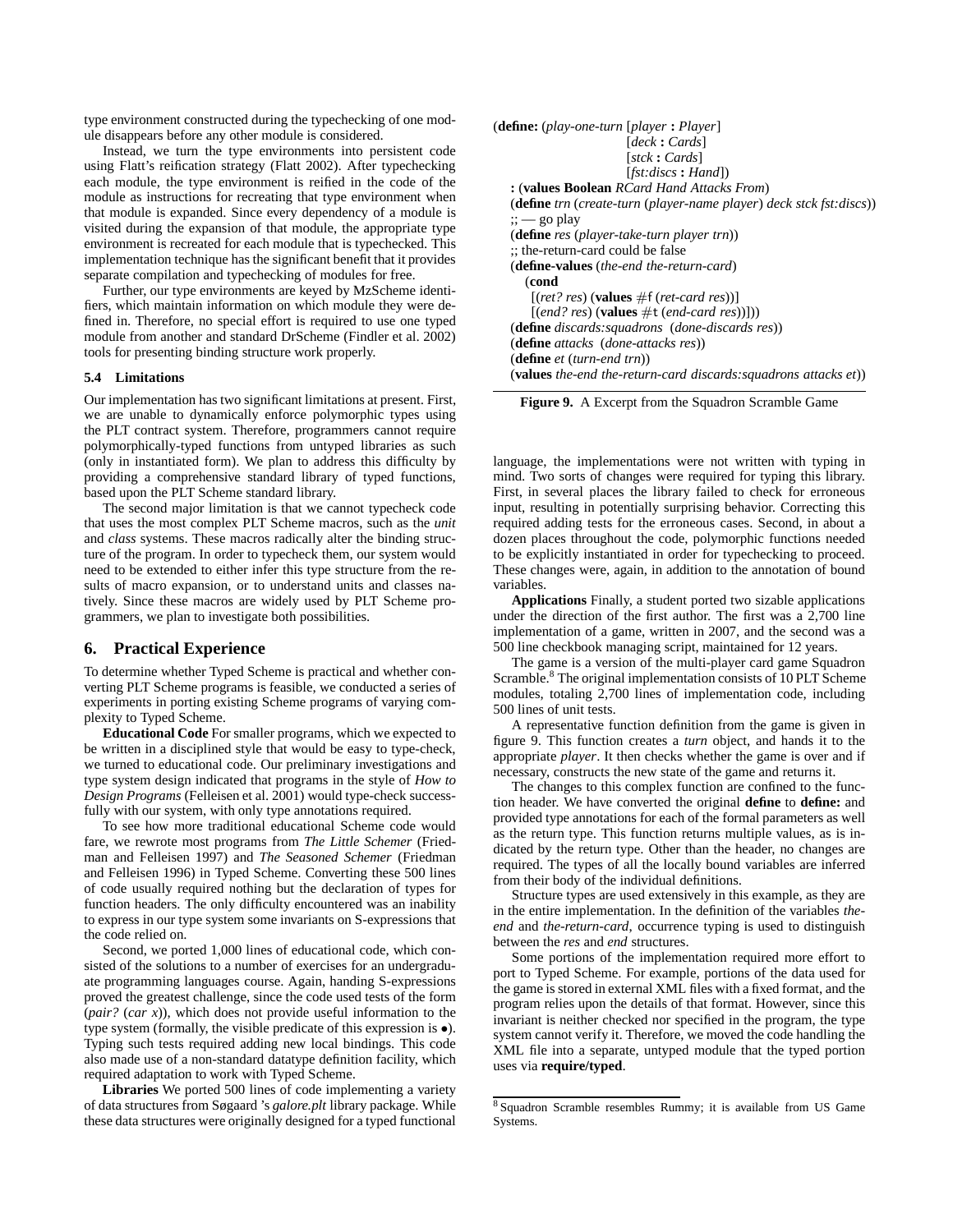**Scripts** The second application ported required similarly few changes. This script maintained financial records recorded in an Sexpression stored in a file. The major change made to the program was the addition of checks to ensure that data read from the file was in the correct format before using it to create the relevant internal data structures. This was similar to the issue encountered with the Squadron Scramble game, but since the problem concerned a single function, we added the necessary checks rather than creating a new module. The other semantic change to the program was to maintain a typing invariant of a data structure by construction, rather than after-the-fact mutation. As in the case of the Galore library, we consider this typechecker-mandated change an improvement to the original program, even though it has already been used successfully for many years.

### **7. Related Work**

The history of programming languages knows many attempts to add or to use type information in conjunction with untyped languages. Starting with LISP (Steele Jr. 1984), language designers have tried to include type declarations in such languages, often to help compilers, sometimes to assist programmers. From the late 1980s until recently, people have studied soft typing (Cartwright and Fagan 1991; Aiken et al. 1994; Wright and Cartwright 1997; Henglein and Rehof 1995; Flanagan and Felleisen 1999; Meunier et al. 2006), a form of type inference to assist programmers debug their programs statically. This work has mainly been in the context of Scheme but has also been applied to Python (Salib 2004). Recently, the slogan of "gradual typing" has resurrected the LISPstyle annotation mechanisms and has had a first impact with its tentative inclusion in Perl6 (Tang 2007).

In this section, we survey this body of work, starting with the soft-typing strand, because it is the closest relative of Typed Scheme.

#### **7.1 Types for Scheme**

The goal of the soft typing research agenda is to provide an optional type checker for programs in untyped languages. One key premise is that programmers shouldn't have to write down type definitions or type declarations. Soft typing should work via type inference only, just like ML. Another premise is that soft type systems should never prevent programmers from running any program. If the type checker encounters such an ill-typed program, it should insert runtime checks that restore typability and ensure that the type system remains sound. Naturally, a soft type system should minimize these insertions of run-time checks. Furthermore, since these insertions represent potential failures of type invariants, a good soft type system must allow programmer to inspect the sites of these runtime checks to determine whether they represent genuine errors or weaknesses of the type system.

Based on the experiences of the second author, soft systems are complex and brittle. On one hand, these systems may infer extremely large types for seemingly simple expressions, greatly confusing the original programmer or the programmer who has taken on old code. On the other hand, a small syntactic change to a program without semantic consequences can introduce vast changes into the types of both nearby and remote expressions. Experiments with undergraduates—representative of average programmers suggest that only the very best understood the tools well enough to make sense of the inferred types and to exploit them for the assigned tasks. For the others, these tools turned into time sinks with little benefit.

Roughly speaking soft type systems fall into one of two classes, depending on the kind of underlying inference system. The first soft type systems (Cartwright and Fagan 1991; Wright and Cartwright 1997; Henglein and Rehof 1995) used inference engines based on Hindley-Milner though with extensible record types. These systems are able to type many actual Scheme programs, including those using outlandish-looking recursive datatypes. Unfortunately, these systems severely suffer from the general Hindley-Milner errorrecovery problem. That is, when the type system signals a type error, it is extremely difficult—often impossible—to decipher its meaning and to fix it.

In response to this error-recovery problem, others built inference systems based on Shiver's control-flow analyses (1991) and Aiken's and Heintze's set-based analyses (Aiken et al. 1994; Heintze 1994). Roughly speaking, these soft typing systems introduce sets-of-values constraints for atomic expressions and propagate them via a generalized transitive-closure propagation (Aiken et al. 1994; Flanagan and Felleisen 1999). In this world, it is easy to communicate to a programmer how a values might flow into a particular operation and violate a type invariant, thus eliminating one of the major problems of Hindley-Milner based soft typing (Flanagan et al. 1996).

Our experience and evaluation suggest that Typed Scheme works well when compared to soft typing systems. First, programmers can easily convert entire modules with just a few type declarations and annotations to function headers. Second, assigning explicit types and rejecting programs actually pinpoints errors better than soft typing systems, where programmers must always keep in mind that the type inference system is conservative. Third, soft typing systems simply do not support type abstractions. Starting from an explicit, static type system for an untyped language should help introduce these features and deploy them as needed.

The Rice University soft typing research inspired occurrence typing. These systems employed **if**-splitting rules that performed a case analysis for types based on the syntactic predicates in the test expression. This idea was derived from Cartwright (1976)'s typecase construct (also see below) and—due to its usefulness inspired our generalization. The major advantage of soft typing over an explicitly typed Scheme is that it does not require any assistance from the programmer. In the future, we expect to borrow techniques from soft typing for automating some of the conversion process from untyped modules to typed modules.

Shivers (1991) presented 0CFA, which also uses flow analysis for Scheme programs, and extended it to account for the use of predicates and to distinguish different occurences of variables based on these predicates, as occurrence typing does.

#### **7.2 Gradual Typing**

Recently, proposals for what is called "gradual typing" have become popular (Siek and Taha 2006; Herman et al. 2007). This work also intends to integrate typed and untyped programs, but at a much finer granularity than we present. So far, this has prevented the proof of a type soundness theorem for such calculi that properly assign blame for failures to the typed and untyped pieces of a system.<sup>9</sup> In contrast, our earlier work on Typed Scheme (Tobin-Hochstadt and Felleisen 2006) provides such a soundness theorem, which we believe scales to full Typed Scheme and PLT Scheme.

The gradual typing proposals have also failed describe the embedding of such systems into realistic type systems that are suitable for writing significant applications, whereas Typed Scheme has been used for the porting of thousands of lines of code.

Bracha (2004) suggests pluggable typing systems, in which a programmer can choose from a variety of type systems for each piece of code. Although Typed Scheme requires some annotation, it can be thought of as a step toward such a pluggable system, in which programmers can choose between the standard PLT Scheme type system and Typed Scheme on a module-by-module basis.

<sup>&</sup>lt;sup>9</sup> Wadler and Findler (2007)'s formulation eliminates this objection.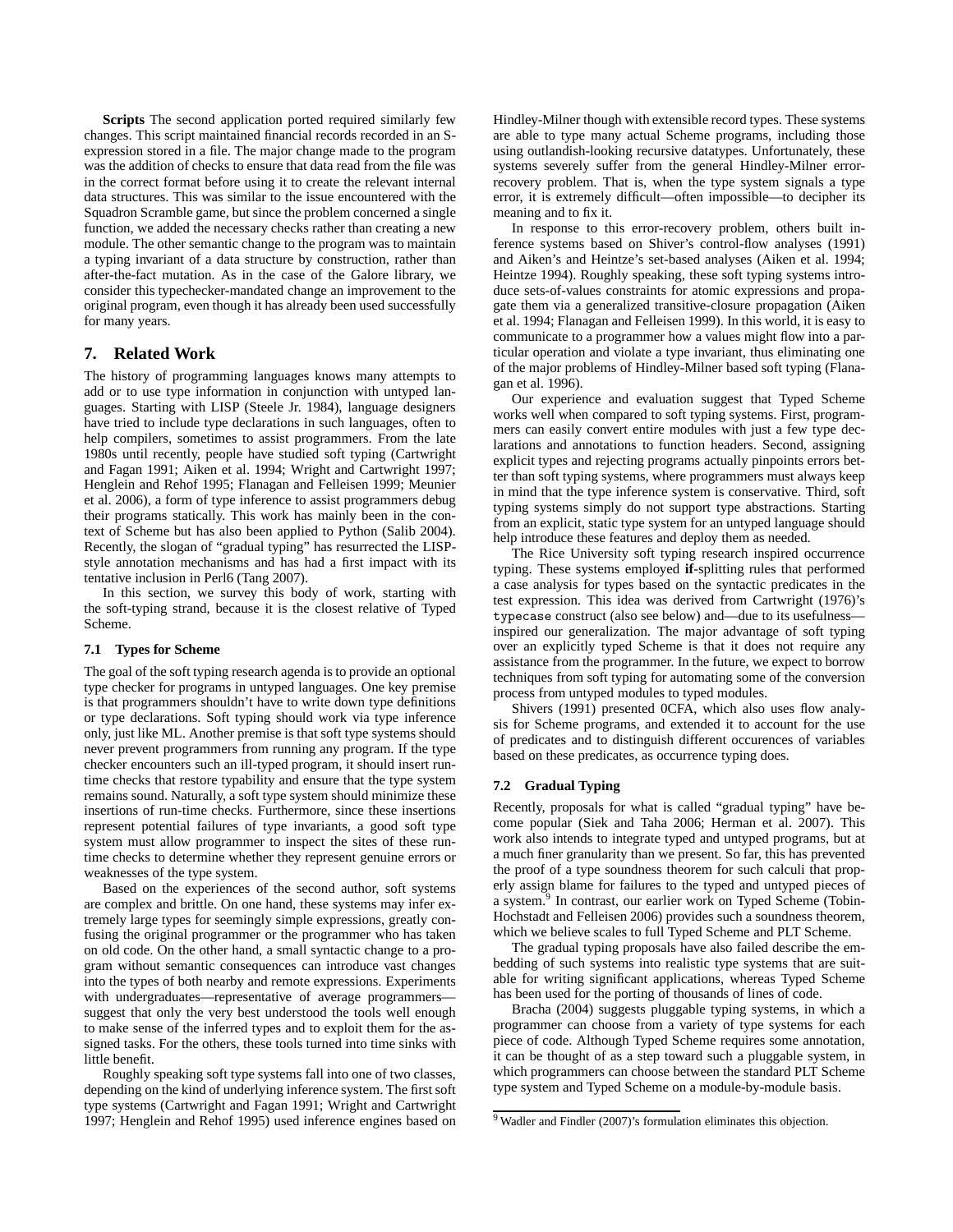#### **7.3 Type System Features**

Many of the type system features we have incorporated into Typed Scheme have been extensively studied. Polymorphism in type systems dates to Reynolds (1983). Recursive types were studied by Amadio and Cardelli (1993), and union types by Pierce (1991), among many others. Intensional polymorphism appears in calculi by Harper and Morrisett (1995), among others. Our use of visible predicates and especially latent predicates was inspired by prior work on effect systems (Gifford et al. 1987). Typing variables differently in different portions of a program was discussed by Crary et al. (1998). However, occurrence typing as presented here has not been previously considered.

#### **7.4 Dependent Types**

Some features similar to those we describe have appeared in the dependent type literature. Cartwright (1976) describes Typed Lisp, which includes typecase expression that refines the type of a variable in the various cases; Crary et al. (1998) re-invent this construct in the context of a typed lambda calculus with intensional polymorphism. The typecase statement specified the variable to be refined, and that variable was typed differently on the right-hand sides of the typecase expression. While this system is superficially similar to our type system, the use of latent and visible predicates allows us to handle cases other than simple uses of typecase. This is important in type-checking existing Scheme code, which is not written with typecase constructs.

Visible predicates can also be seen as a kind of dependent type, in that (*number? e*) could be thought of having type **true** when *e* has a value that is a number. In a system with singleton types, this relationship could be expressed as a dependent type. This kind of combination typing would not cover the use of **if** to refine the types of variables in the branches, however.

#### **7.5 Type Systems for Untyped Languages**

Multiple previous efforts have attempted to typecheck Scheme programs. Wand (1984), Haynes (1995), and Leavens et al. (2005) developed typecheckers for an ML-style type system, each of which handle polymorphism, structure definition and a number of Scheme features. Wand's system integrated with untyped Scheme code via unchecked assertions. Haynes' system also handles variable-arity functions (Dzeng and Haynes 1994). However, none attempts to accommodate a traditional Scheme programming style.

Bracha and Griswold's Strongtalk (1993), like Typed Scheme, presents a type system designed for the needs of an untyped language, in their case Smalltalk. Reflecting the differing underlying languages, the Strongtalk type system differs from ours, and does not describe a mechanism for integrating with untyped code.

#### **8. Conclusion**

Migrating programs from untyped language to typed ones is an important problem. In this paper we have demonstrated one successful approach, based on the development of a type system that accommodates the idioms and programming styles of our scripting language of choice.

Our type system combines a simple new idea, occurrence typing, with a range of previously studied type system features, some used widely, some just studied in theory. Occurrence typing assigns distinct subtypes of a parameter to distinct occurrences, depending on the control flow of the program. We introduced occurrence typing because our past experience suggests that Scheme programmers combine flow-oriented reasoning with typed-based reasoning.

Building upon this design, we have implemented and distributed Typed Scheme as a package for the PLT Scheme system. This implementation supports the key type system features discussed here, as well as integration features necessary for interoperation with the rest of the PLT Scheme system.

Using Typed Scheme, we have evaluated our type system. We consider the experiments of section 6 illustrative of existing code and believe that their success is a good predictor for future experiments. We plan on porting PLT Scheme libraries to Typed Scheme and on exploring the theory of occurrence typing in more depth.

For a close look at Typed Scheme, including documentation and sources for its Isabelle/HOL and PLT Redex models, are available from the Typed Scheme web page:

http://www.ccs.neu.edu/~samth/typed-scheme

## **Acknowledgments**

We thank Ryan Culpepper for invaluable assistance with the implementation of Typed Scheme, Matthew Flatt for implementation advice, Ivan Gazeau for his porting of existing PLT Scheme code, and the anonymous reviewers for their comments.

#### **References**

- Alexander Aiken, Edward L. Wimmers, and T. K. Lakshman. Soft typing with conditional types. In *POPL '94: Proceedings of the 21st ACM SIGPLAN-SIGACT Symposium on Principles of Programming Languages*, pages 163–173, New York, NY, USA, 1994. ACM Press.
- Roberto Amadio and Luca Cardelli. Subtyping recursive types. In *ACM Transactions on Programming Languages and Systems*, volume 15, pages 575–631, 1993.
- Gilad Bracha. Pluggable type systems. In *Revival of Dynamic Languages Workshop at OOPSLA 2004*, October 2004.
- Gilad Bracha and David Griswold. Strongtalk: typechecking Smalltalk in a production environment. In *OOPSLA '93: Proceedings of the Eighth Annual Conference on Object-Oriented Programming Systems, Languages, and Applications*, pages 215–230, New York, NY, USA, 1993. ACM Press.
- R. Cartwright. User-defined data types as an aid to verifying lisp programs. In *Third International Colloquium on Automata, Languages and Programming*, pages 228–256, 1976.
- Robert Cartwright and Mike Fagan. Soft typing. In *PLDI '91: Proceedings of the ACM SIGPLAN 1991 Conference on Programming Language Design and Implementation*, pages 278–292, New York, NY, USA, 1991. ACM Press.
- Karl Crary, Stephanie Weirich, and Greg Morrisett. Intensional polymorphism in type-erasure semantics. In *ICFP '98: Proceedings of the Third ACM SIGPLAN International Conference on Functional Programming*, pages 301–312, New York, NY, USA, 1998. ACM Press. ISBN 1-58113- 024-4. doi: http://doi.acm.org/10.1145/289423.289459.
- Ryan Culpepper, Sam Tobin-Hochstadt, and Matthew Flatt. Advanced Macrology and the Implementation of Typed Scheme. In *Proceedings of the Eighth Workshop on Scheme and Functional Programming*, 2007.
- R. Kent Dybvig and Robert Hieb. A new approach to procedures with variable arity. *Lisp and Symbolic Computation: An International Journal*, 3 (3), 1990.
- Hsianlin Dzeng and Christopher T. Haynes. Type reconstruction for variable-arity procedures. In *LFP '94: Proceedings of the 1994 ACM conference on LISP and Functional Programming*, pages 239–249, New York, NY, USA, 1994. ACM Press.
- ECMA International. ECMAScript Edition 4 group wiki, 2007.
- Matthias Felleisen, Robert Bruce Findler, Matthew Flatt, and Shriram Krishnamurthi. *How to Design Programs*. MIT Press, 2001. URL http://www.htdp.org/.
- Robert Bruce Findler and Matthias Felleisen. Contracts for higher-order functions. In *ICFP '02: ACM SIGPLAN International Conference on Functional Programming*, pages 48–59, 2002.
- Robert Bruce Findler, John Clements, Cormac Flanagan, Matthew Flatt, Shriram Krishnamurthi, Paul Steckler, and Matthias Felleisen.